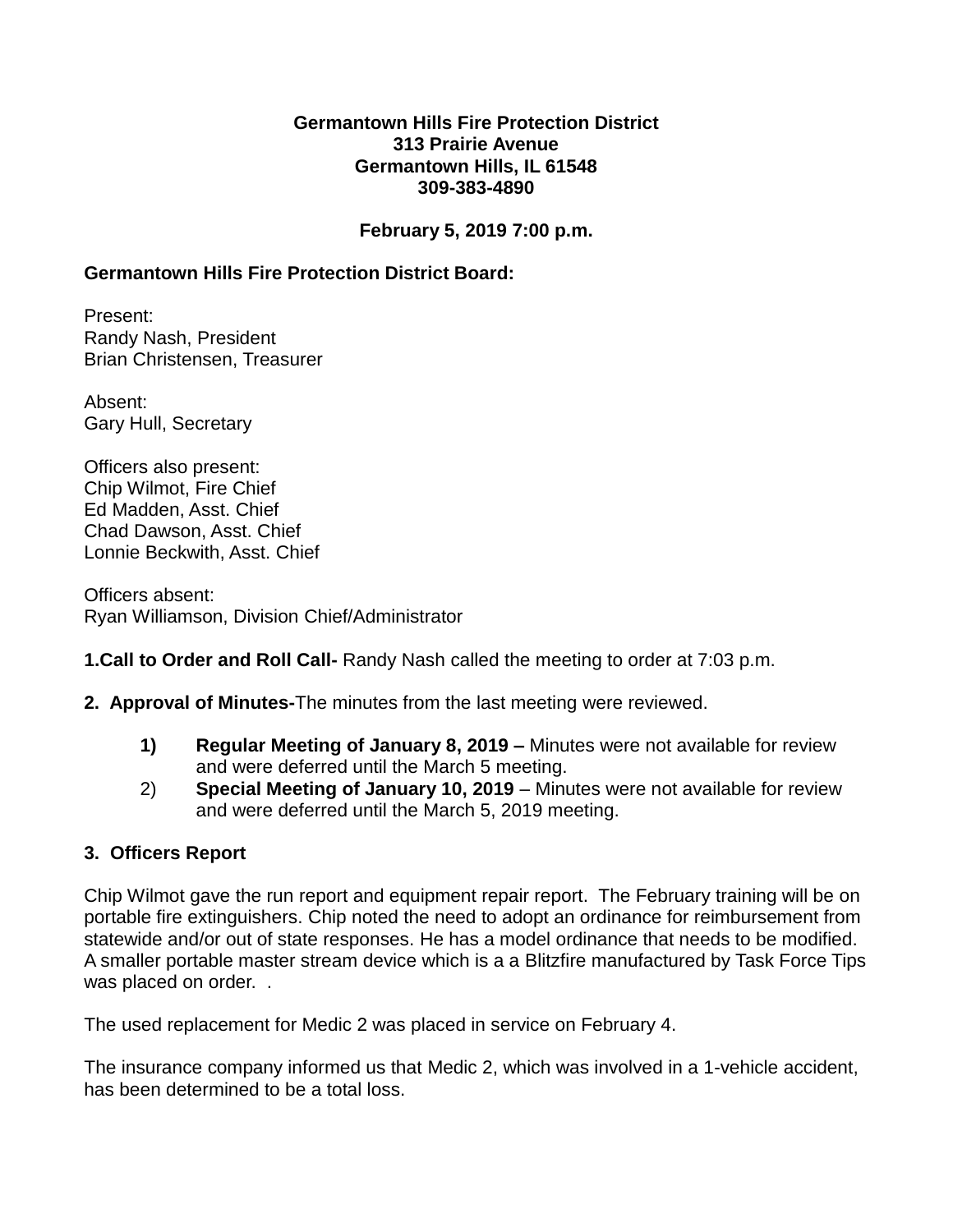Chad Dawson stated the EMS training is blood borne pathogens.

Ed Madden reported the he is working on potential dates in the Spring to conduct training at the Peoria tower facility.

# **4. Report from all Committees-None**

### **5. Old Business**

### **1) Discussion and possible action regarding status update on the replacement of Medic 2.**

Chip noted the used replacement ambulance is here and was placed in service on February 4.

**2) Discussion and possible action regarding replacement of the corporate credit card**

Brian Christensen is continuing to work on completing the process.

### **3) Discussion and possible action regarding the purchase of medical equipment.**

Chip presented several pieces of medical equipment that is needed.

#### **6. New Business**

# **1) Discussion and possible action regarding opening additional bank accounts for the reserve funds.**

Brian Christensen is continuing to work on completing this.

# **7. Human Resources**

**1) Discussion and possible action regarding appointment of new positions:** Sean Beanblossom – Volunteer Firefighter A motion was made by Randy Nash to approve Sean Beanblossom as a

volunteer firefighter. The motion was seconded by Brian Christensen. All yeas and no nays. **Motion passed #1.**

### **8. Treasurer Report**

**1) Discussion and possible action regarding authorization of bills presented for payment**